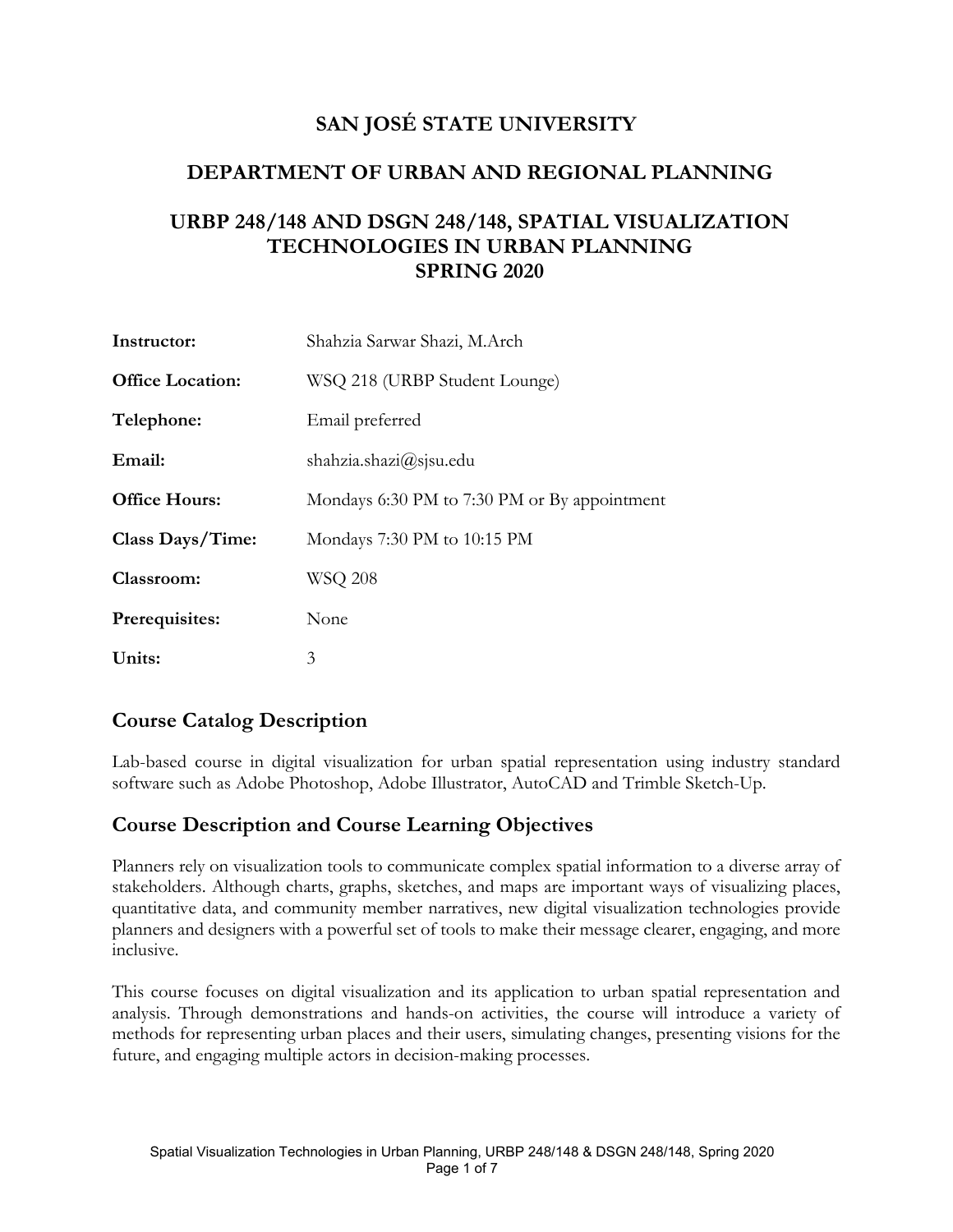Students will identify a conceptual project and will prepare graphics that practicing planners would typically utilize for plans, reports, and presentations. Graphic assignments will be incorporated into a document template. The document template should mimic a real-life plan/report that would be presented to the public and used by planners to implement a project.

The course introduces students to spatial visualization and graphic communication software tools that include Illustrator, InDesign, Photoshop, AutoCAD, SketchUp and PowerPoint. Incorporation with other software tools including Google Earth will be addressed.

Upon successful completion of the course, students will be able to:

- 1. Identify project improvement goals, use basic mapping tools (e.g., Google Earth) and create presentation slides using PowerPoint.
- 2. Use basic Illustrator skills to create plan view maps of existing conditions and a preferred improvement concept and a map series that illustrates relevant project components.
- 3. Use basic Photoshop skills to create a photo simulation of a streetscape to conceptually illustrate a conceptual project and color render an urban streetscape.
- 4. Use basic SketchUp skills to create a 3D cross sections of existing conditions and a preferred improvement concept and a 3D model of a streetscape corridor improvement project.
- 5. Use basic AutoCAD 2D drafting skills to create 2D line drawings of the selected site.
- 6. Use basic InDesign skills to create a poster and document template and organize content in a logical and easy to understand format.

## **Planning Accreditation Board (PAB) Knowledge Components**

This course partially covers the following PAB Knowledge Components: 1.e., 2.b., 2.c., 2.d., 2.e., and 3.b.

A complete list of the PAB Knowledge Components can be found at http://www.sjsu.edu/urbanplanning/courses/pabknowledge.html.

## **Required Course Texts**

There are no required course texts. A list of recommended resources for each program will be provided with the appropriate lecture. Additionally, students will be asked to document any useful resources they found during the term. A consolidated list of collected resources will be distributed to students for future reference.

Should students wish to learn more, the following is a list of optional resources:

- Illustrator: https://helpx.adobe.com/support/illustrator.html
- Photoshop: https://helpx.adobe.com/support/photoshop.html
- SketchUp: https://www.sketchup.com/learn/resources
- AutoCAD: https://thesourcecad.com/autocad-tutorials/
- InDesign: https://helpx.adobe.com/support/indesign.html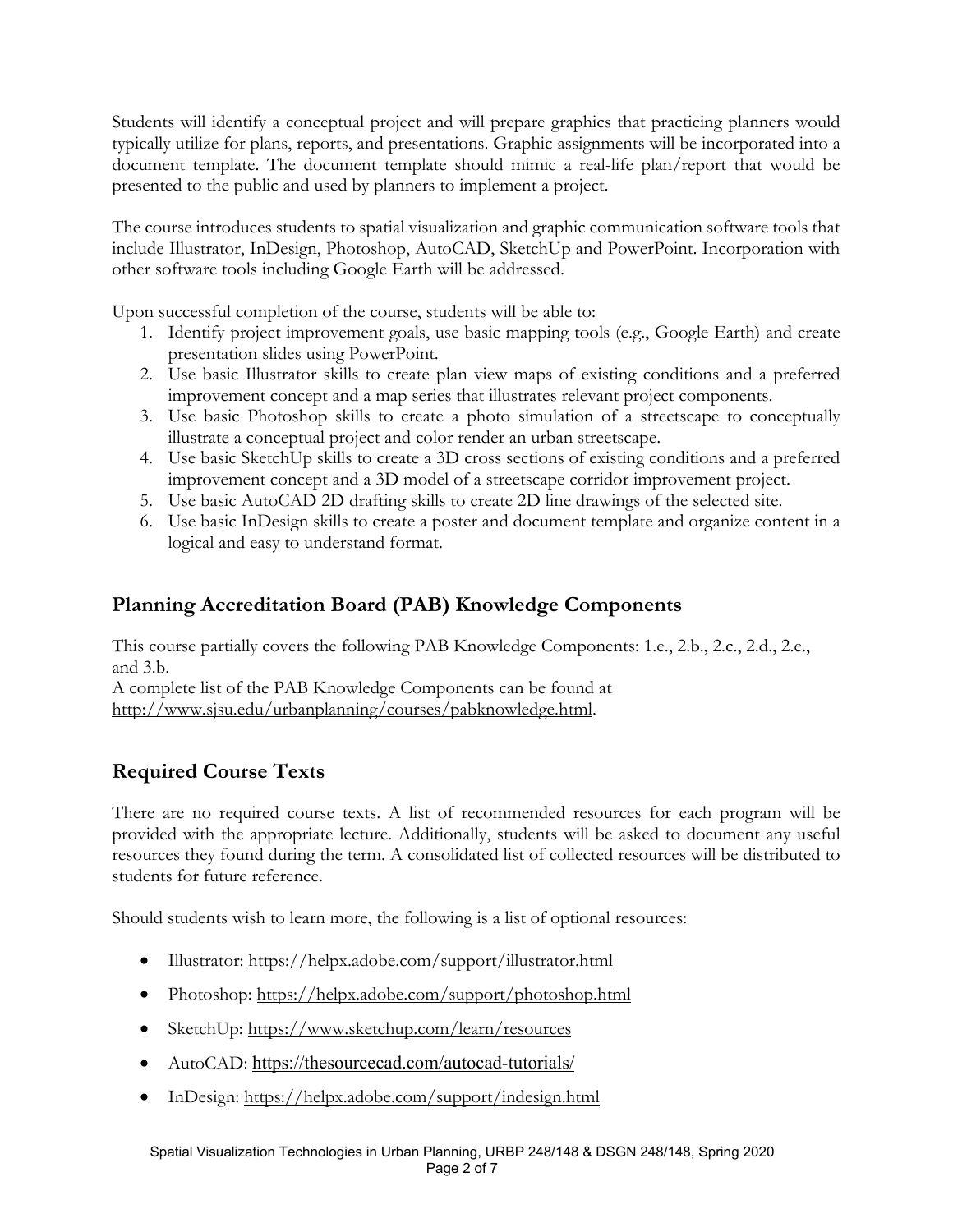# **URBP 248/148 AND DSGN 248/148 SPATIAL VISUALIZATION**

# **TECHNOLOGIES IN URBAN PLANNING SPRING 2020**

## **COURSE SCHEDULE**

Subject to change with fair notice in class or by email.

| Date        | Topic                                                        | Assignments  |
|-------------|--------------------------------------------------------------|--------------|
|             |                                                              | Due          |
| January 27  | Course introduction, Graphic communication in the urban      |              |
|             | design & planning practice, syllabus & assignments overview. |              |
|             | Basic Goal Setting, Editing Google Earth Maps, and Selecting |              |
|             | Sites, Basic PowerPoint skills                               |              |
| February 3  | Introduction to Adobe Illustrator- Interface introduction,   | Assignment 1 |
|             | Panels & Workspaces, Vector basics and Creating Plan View    |              |
|             | Maps                                                         |              |
| February 10 | Introduction to Adobe Photoshop- Interface introduction,     | Assignment 2 |
|             | panels and workspaces, raster image principles, layer        |              |
|             | management, image manipulation/enhancement, common file      |              |
|             | types and file management                                    |              |
| February 17 | Additional Photoshop Features- Color Rendering techniques    | Assignment 3 |
| February 24 | Introduction to SketchUp- Introduction to workspace and      |              |
|             | basic tools overview, 3D Modeling                            |              |
| March 2     | Additional Sketchup Features- Creating Scenes/Exporting as   | Assignment 4 |
|             | JPEGs, Importing/exporting images, paint buckets/materials,  |              |
|             | google warehouse, adding scenes and visualization techniques |              |
| March 9     | Additional Sketchup Modeling and Animation                   |              |
| March 16    | Additional Sketchup Modeling and 3D Cross sections           | Assignment 5 |
| March 23    | Introduction to 2D Drafting techniques using AutoCAD         |              |
| March 30    | Spring Recess (No Class)                                     |              |
| April 6     | Additional AutoCAD Features                                  | Assignment 6 |
| April 13    | Introduction to Adobe InDesign                               |              |
| April 20    | Additional InDesign Features- Document layout/Formatting     | Assignment 7 |
| April 27    | Compilation of all the past assignments/Composition and      | Assignment 8 |
|             | Layout of Design Portfolio                                   |              |
| May 4       | Progress of Design Portfolio                                 |              |
| May 11      | Review and Submission of Final Design Portfolio              | Assignment 9 |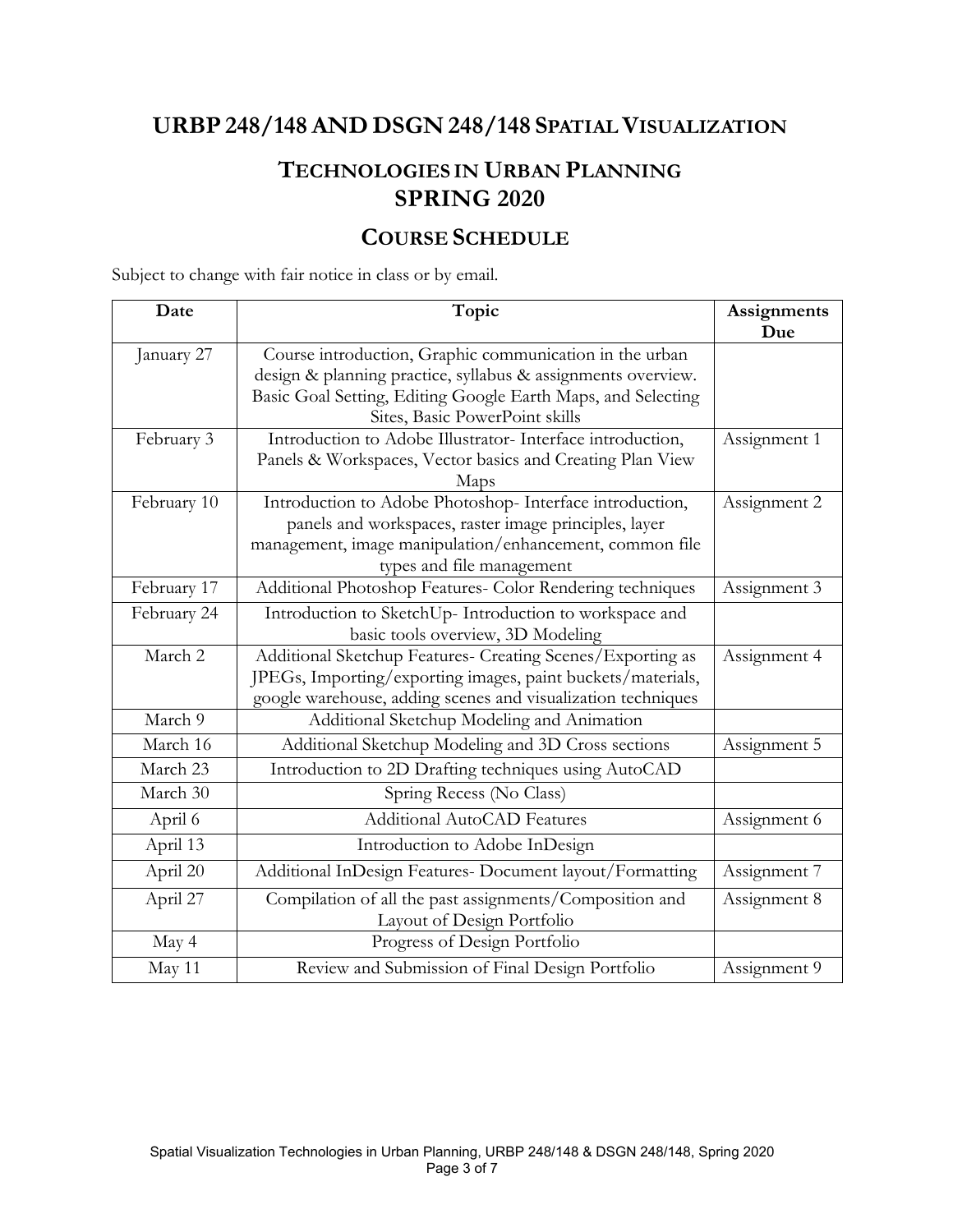# **Course Requirements and Assignments**

Our grade for the course will be based on the following assignments:

| Assignments                                        | <b>Due Dates</b> | Percent of          | <b>Course Learning</b>    |  |
|----------------------------------------------------|------------------|---------------------|---------------------------|--|
|                                                    |                  | <b>Course Grade</b> | <b>Objectives Covered</b> |  |
| Assignment 1: Goals & Project area                 | February 3       | 10%                 |                           |  |
| Students will select sites using Google            |                  |                     |                           |  |
| earth to create PowerPoint slides on the           |                  |                     |                           |  |
| existing site conditions.                          |                  |                     |                           |  |
| <b>Assignment 2: Plan View Maps</b>                | February 10      | 15%                 | 2                         |  |
| Students will create a series of plan view         |                  |                     |                           |  |
| maps using <i>Adobe Illustrator</i> , illustrating |                  |                     |                           |  |
| circulation, land use, and project                 |                  |                     |                           |  |
| improvements.                                      |                  |                     |                           |  |
| <b>Assignment 3: 2D Photo Simulation</b>           | February 17      | 10%                 | 3                         |  |
| Students will enhance an image of                  |                  |                     |                           |  |
| existing conditions and create a photo             |                  |                     |                           |  |
| simulation using <i>Adobe Photoshop</i> to         |                  |                     |                           |  |
| reflect proposed corridor conditions.              |                  |                     |                           |  |
| <b>Assignment 4: Color Rendering</b>               | March 2          | 10%                 | 3                         |  |
| Students will use Adobe Photoshop to color         |                  |                     |                           |  |
| render an urban streetscape.                       |                  |                     |                           |  |
| <b>Assignment 5: 3D Model</b>                      | March 16         | 15%                 | $\overline{4}$            |  |
| Students will create 3D models of the              |                  |                     |                           |  |
| existing and proposed corridor                     |                  |                     |                           |  |
| conditions using SketchUp.                         |                  |                     |                           |  |
| Assignment 6: Animation and                        | April 6          | $5\%$               | 4                         |  |
| <b>Shadow Analysis</b>                             |                  |                     |                           |  |
| Students will prepare an animated video            |                  |                     |                           |  |
| using Sketchup of the proposed                     |                  |                     |                           |  |
| conditions of the corridor along with a            |                  |                     |                           |  |
| shadow analysis of both the existing and           |                  |                     |                           |  |
| proposed conditions of the corridor.               |                  |                     |                           |  |
| <b>Assignment 7: Cross Sections (3D)</b>           | April 20         | 10%                 | $\overline{4}$            |  |
| Students will create 3D cross sections             |                  |                     |                           |  |
| from their <i>SketchUp</i> model for existing      |                  |                     |                           |  |
| and proposed corridor conditions.                  |                  |                     |                           |  |
| <b>Assignment 8: 2D Drafting</b>                   | April 27         | 10%                 | 5                         |  |
| Students will use <i>AutoCAD</i> to 2D draft       |                  |                     |                           |  |
| the existing and proposed sites.                   |                  |                     |                           |  |
| <b>Assignment 9: Design Portfolio</b>              | May 11           | 15%                 | 6                         |  |
| Students will create a portfolio using             |                  |                     |                           |  |
| Adobe InDesign to display the past                 |                  |                     |                           |  |
| assignments in a clear and creative                |                  |                     |                           |  |
| format.                                            |                  |                     |                           |  |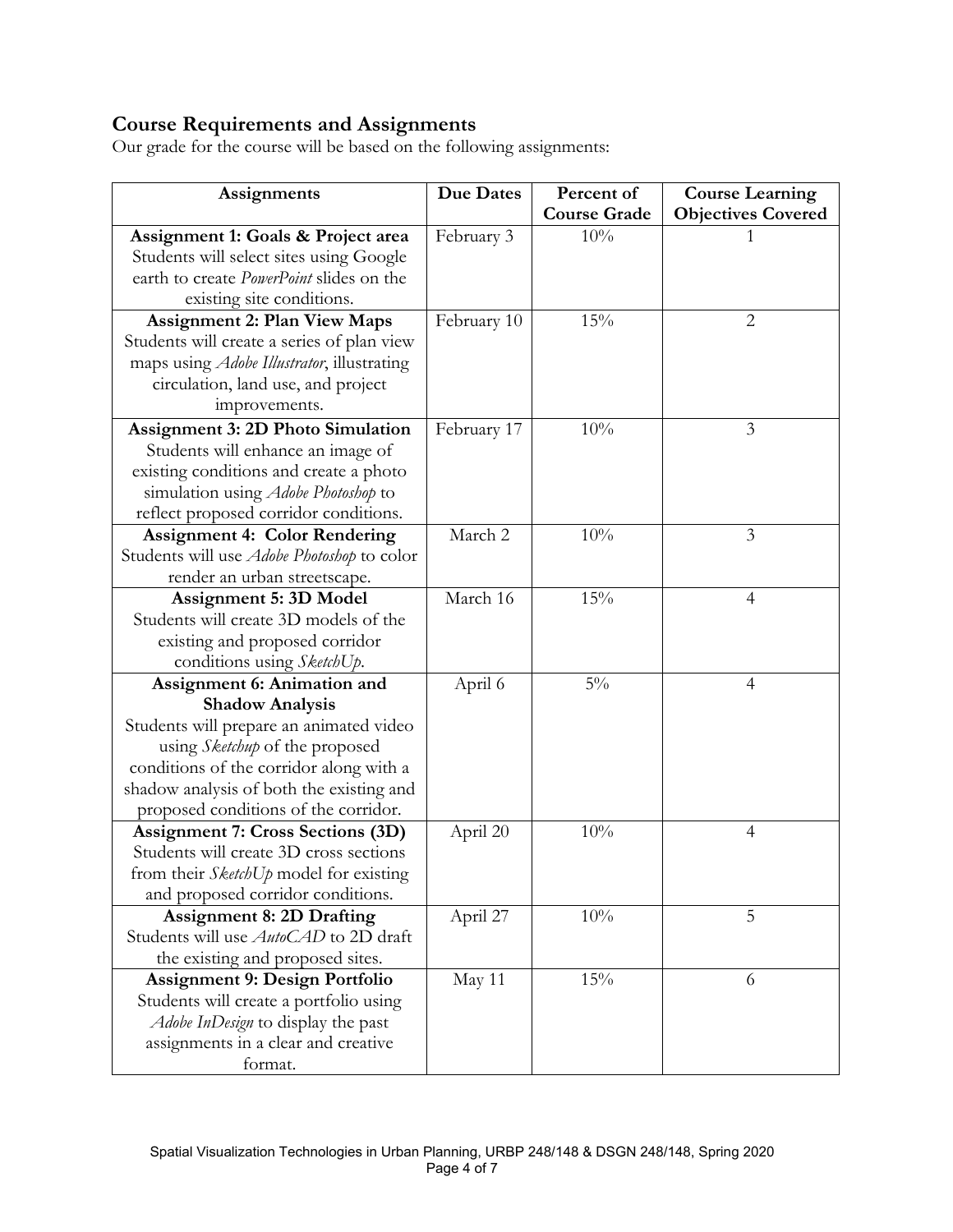## **Grading Information**

| Assignment                                  | Assignment<br>Points | <b>Percentage of Course Grade</b> |
|---------------------------------------------|----------------------|-----------------------------------|
| Assignment 1: Goals and Project Area        | 50                   | $10\%$                            |
| Assignment 2: Plan View Maps                | 75                   | 15%                               |
| Assignment 3: 2D Photo Simulation           | 50                   | 10%                               |
| Assignment 4: Color Rendering               | 50                   | 10%                               |
| Assignment 5: 3D Model                      | 75                   | 15%                               |
| Assignment 6: Animation and Shadow Analysis | 25                   | $5\%$                             |
| Assignment 7: Cross Sections (3D)           | 50                   | 10%                               |
| Assignment 8: 2D Drafting                   | 50                   | 10%                               |
| Assignment 9: Design Portfolio              | 75                   | 15%                               |
| Total                                       | 500                  | $100\%$                           |

The course grade consists of 10 assignments. The following table identifies the number of points for each assignment and the respective percentage of the course grade.

If a student named "Joe" obtains 45 points on Assignment 1, 50 points on Assignment 2, 72.5 points on Assignment 3, 75 on Assignment 4, 48 points on Assignment 5, 73 points on Assignment 6, 22 points on Assignment 7, 50 points on Assignment 8, and 48 points on Assignment 9, his final letter grade can be calculated using the following steps:

a) Calculate the weighted score for each assignment.

Assignment 1:  $45/50$  times  $100$  times  $0.10 = 9$ 

- Assignment 2:  $50/50$  times  $100$  times  $0.10 = 10$
- Assignment 3: 72.5/75 times 100 times 0.15 = 14.5
- Assignment 4:  $70/75$  times  $100$  times  $0.15 = 14$

Assignment 5: 46.5/50 times 100 times 0.10 = 9.3

- Assignment 6:  $73/75$  times 100 times  $0.15 = 14.6$
- Assignment 7:  $22/25$  times 100 times  $0.05 = 4.4$
- Assignment 8: 46.5/50 times 100 times 0.10 = 9.3
- Assignment 9: 48/50 times 100 times 0.10 = 9.6

b) Add the score for each assignment to arrive at the final score for the course. Round the final score to the nearest whole number and refer to the grading scheme. Final score =  $9 + 10 + 14.5 + 14 + 9.3 + 14.6 + 4.4 + 9.3 + 9.6 = 94.7$ Final score rounded to nearest whole number  $= 95$ 

c) Grading scheme: A+ (97 and above); A (93 to 96); A- (90 to 92); B+ (87 to 89); B (84 to 86); B- (81 to 83); C+ (78 to 80); C (75 to 77); C- (72 to 74); D+ (69 to 71); D (66 to 68); D- (63 to 65); F (below 63)

d) Use the conversion scheme provided in step "c" to arrive at the letter grade.

The score of 94 for "Joe" equals a letter grade of "A."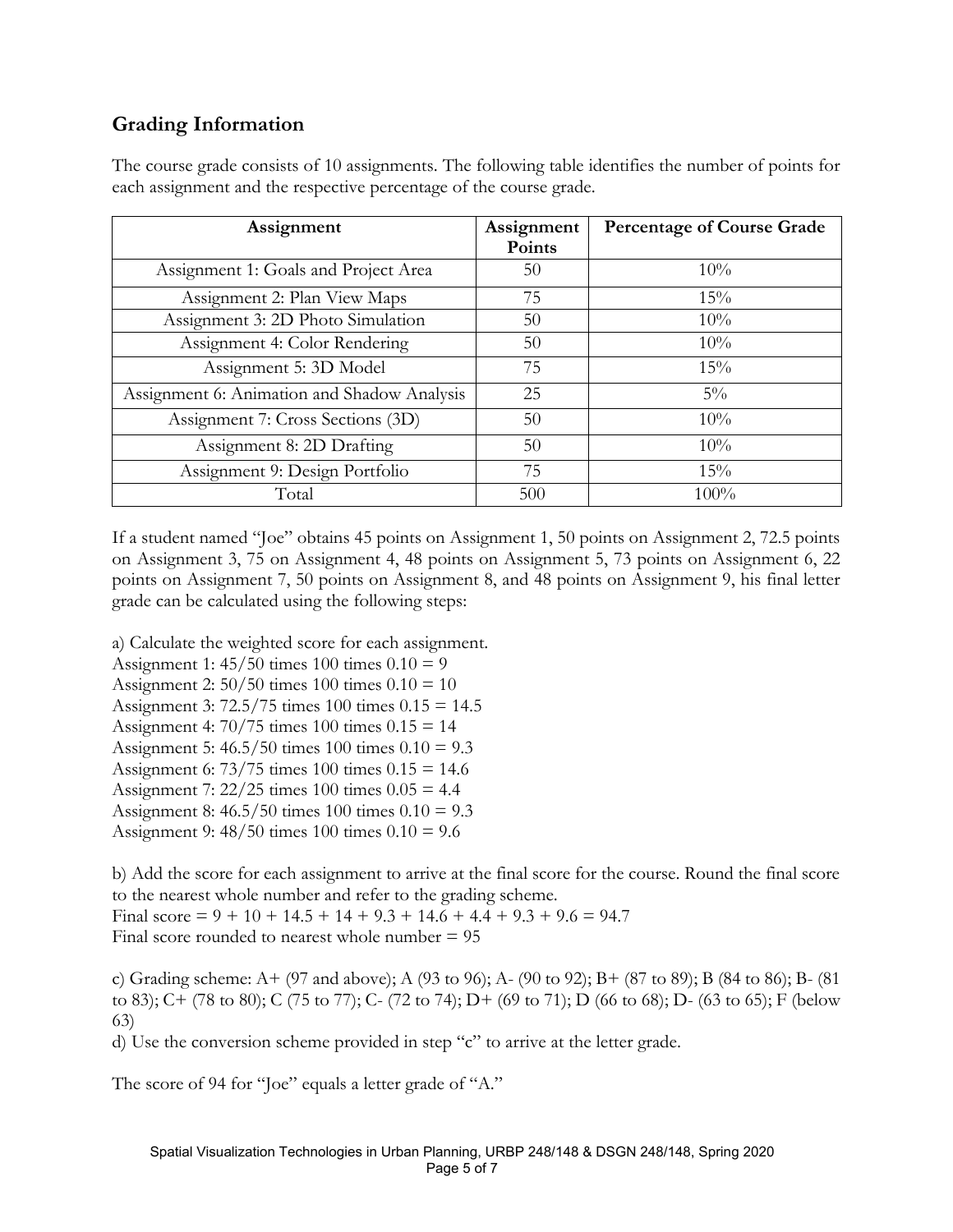### **Other Grading and Assignment Issues**

**Assignments are due on the respective due date by 10:00 AM**, unless otherwise noted. Assignments will be accepted through Canvas. It is recommended that assignments be turned in when they are finished in advance of the due date, especially since larger files take time to upload. Late assignments will be accepted at a reduced grade. Late assignments will receive a deduction of 5 points for each 24-hour period. For example, if the assignment is due on Saturday at 10:00 AM and it is turned in on Monday at 10:01 AM, there will be a 15 points penalty.

### **Course Workload**

Success in this course is based on the expectation that students will spend, for each unit of credit, a minimum of forty-five hours over the length of the course (normally 3 hours per unit per week with 1 of the hours used for lecture) for instruction or preparation/studying or course related activities including but not limited to internships, labs, clinical practical. Other course structures will have equivalent workload expectations as described in the syllabus.

### **Classroom Protocol**

Given the nature of this course, **attendance at all sessions is mandatory**. If a student is unable to attend a session in part or full, he/she must inform the instructor as soon as possible and ideally before class. Students are expected to be set up and ready by the time the class begins.

A break will be provided between lessons. Students who need to leave the classroom to use the restroom are encouraged to do so during open lab instead of during lectures and demonstrations.

Cell phones are prohibited in the classroom. Computers are to be used for the purposes of completing assignments and associated research. Other use of the computers may be permitted outside of class hours and during breaks, as long as the use does not violate any university policy.

### **University Policies**

Per University Policy S16-9, university-wide policy information relevant to all courses, such as academic integrity, accommodations, etc. will be available on Office of Graduate and Undergraduate Programs' Syllabus Information web page at http://www.sjsu.edu/gup/syllabusinfo/"

### **Plagiarism and Citing Sources Properly**

Plagiarism is the use of someone else's language, images, data, or ideas without proper attribution. It is a very serious offense both in the university and in your professional work. In essence, plagiarism is both theft and lying: you have stolen someone else's ideas, and then lied by implying that they are your own.

> **Plagiarism will lead to grade penalties and a record filed with the Office of Student Conduct and Ethical Development. In severe cases, students may also fail the course or even be expelled from the university.**

**If you are unsure what constitutes plagiarism, it is your responsibility to make sure you clarify the issues before you hand in draft or final work.** 

Learning when to cite a source and when not to is an art, not a science. However, here are some common examples of plagiarism that you should be careful to avoid:

• Using a sentence (or even a part of a sentence) that someone else wrote without identifying the language as a quote by putting the text in quote marks and referencing the source.